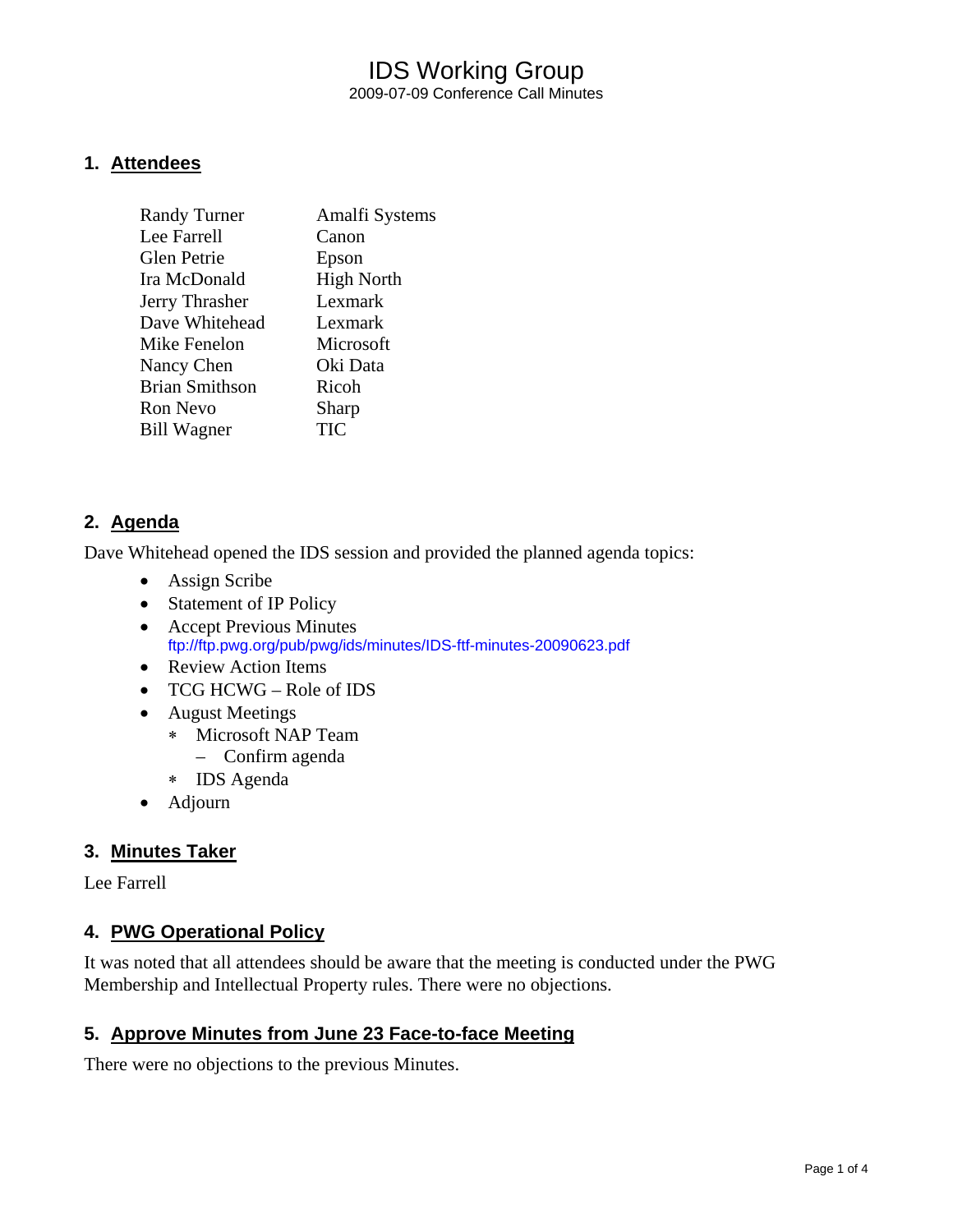## IDS Working Group

2009-07-09 Conference Call Minutes

## **6. Review Action Items**

NOTE: The latest Action Item spreadsheet is available at: <ftp://ftp.pwg.org/pub/pwg/ids/ActionItems/>

- AI 001: Randy Turner will try to find other contacts that would be willing to work with the PWG to help deploy NEA health assessment. (Juniper, Symantec, Cisco are suggested candidates.) Is someone willing to sit down with the PWG and "have discussions"?
- → *No new info to report. Randy believes that we need to make more progress on the NEA Binding document before they show*
- → *ONGOING*

AI 010: Brian Smithson will investigate whether a formal relationship document can be created between TCG and PWG. He will find out their position on liaison agreements.

→ *Brian sent a message to Seigo Kotani, and is awaiting a response.* 

→ *OPEN* 

AI 012: Mike Fenelon will coordinate the next opportunity for a discussion with the Microsoft NAP team.

- → *Awaiting determination on whether a teleconference or a face-to-face meeting is preferable.*
- → *Currently considering a face-to-face on Aug 17, but participation at the next teleconference is a good idea as well.*
- → *ONGOING*

AI 017: Joe Murdock will send an e-mail to one of the Microsoft NAP team members asking his opinion on the use of an opaque value for HCD Certification State—and specifically the topic of using vendor-specific plug-ins.

→ *OPEN* 

AI 018: Brian Smithson and/or Joe Murdock will include the attributes that were added to the latest Attribute specification in the next version of the NAP Binding document.

→ *OPEN* 

AI 019: Dave Whitehead will collect all questions for the Microsoft NAP team that are submitted to the IDS reflector and will pass them along to Microsoft.

→ *No questions or topic ideas have been received.* 

→ *OPEN* 

## **7. TCG Hardcopy Working Group – Role of IDS**

Brian Smithson reported that the TCG HCWG seems to be getting more attention. Does the IDS group care what they might do? How might we want to interact with the HCWG activity—if at all?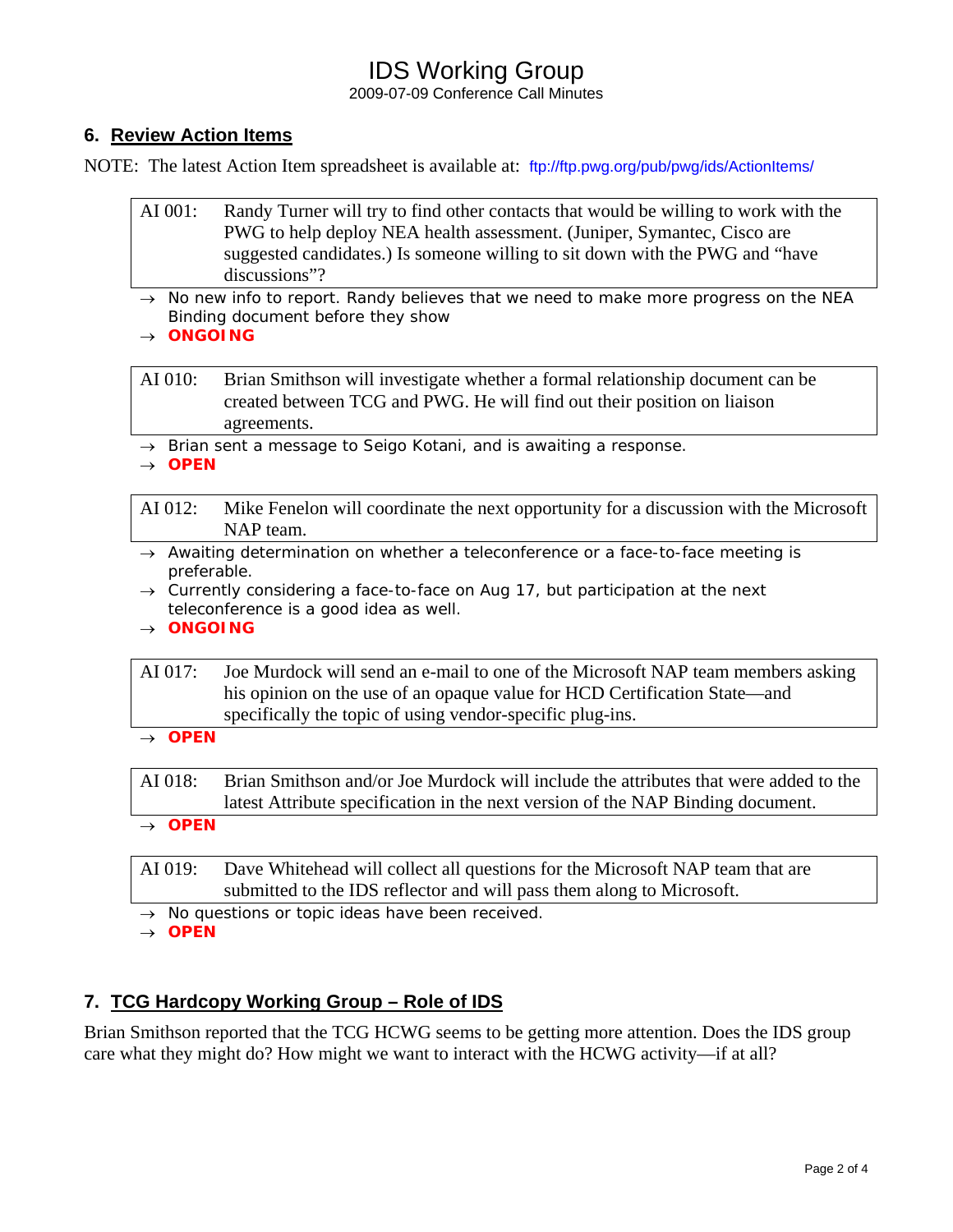# IDS Working Group

2009-07-09 Conference Call Minutes

The latest draft Charter of the HCWG group seems to include an implementation reference design (using TNC and TPM technology) that conforms to the IEEE2600.1 standard. Ira reported that Kotani-san (TCG Board Member and acting HCWG Chair) says that the IPA is anxious to define this.

What technical aspect of the HCWG activity could the IDS group work on? Will there be any possible overlap? Should we attempt to define a more general approach (i.e., one that is not limited to TCG-based technology)?

Randy thinks it's ok for the TCG to define a profile reference design that uses TPM. However, he is not necessarily convinced that using TCG technologies is the \*only\* way to conform to the P2600.1 standard.

It was agreed that this topic should receive more discussion at the August face-to-face meeting.

Randy asked what the IDS group plans to be doing in October and the general future. Later in the meeting, he suggested that perhaps the IDS could define a standard way of remediation with regards to device configuration.

His question identified an additional discussion topic for the August meeting: IDS "Phase II" activity.

## **8. August Meetings**

## **8.1 Microsoft NAP Team**

Mike Fenelon will confirm the planned discussion coordination with the NAP team members.

Do we need any intellectual policy statement for our discussions with the Microsoft NAP team? Is there any restriction on how freely we can speak together?

It was generally felt that no additional agreement(s) beyond the current PWG IP Policy would be necessary. The discussions will be held as an off-cycle IDS meeting, operating under the PWG rules.

Dave provided a proposed list of topics for discussing with the NAP team that was subsequently expanded, resulting in the following items:

- Short overview of NAP
- How the IDS group proposes to map attributes to the NAP protocol
- Discuss the alignment of attributes
- Discuss questions to the NAP team
- Discuss remote attestation how to make sure the remote device does not lie about its statement of health (without a TPM, how reliable can it be?) Is this an important concern of the NAP team?
- Review the questions previously submitted to the NAP team in April. Expand on the answers as possible.